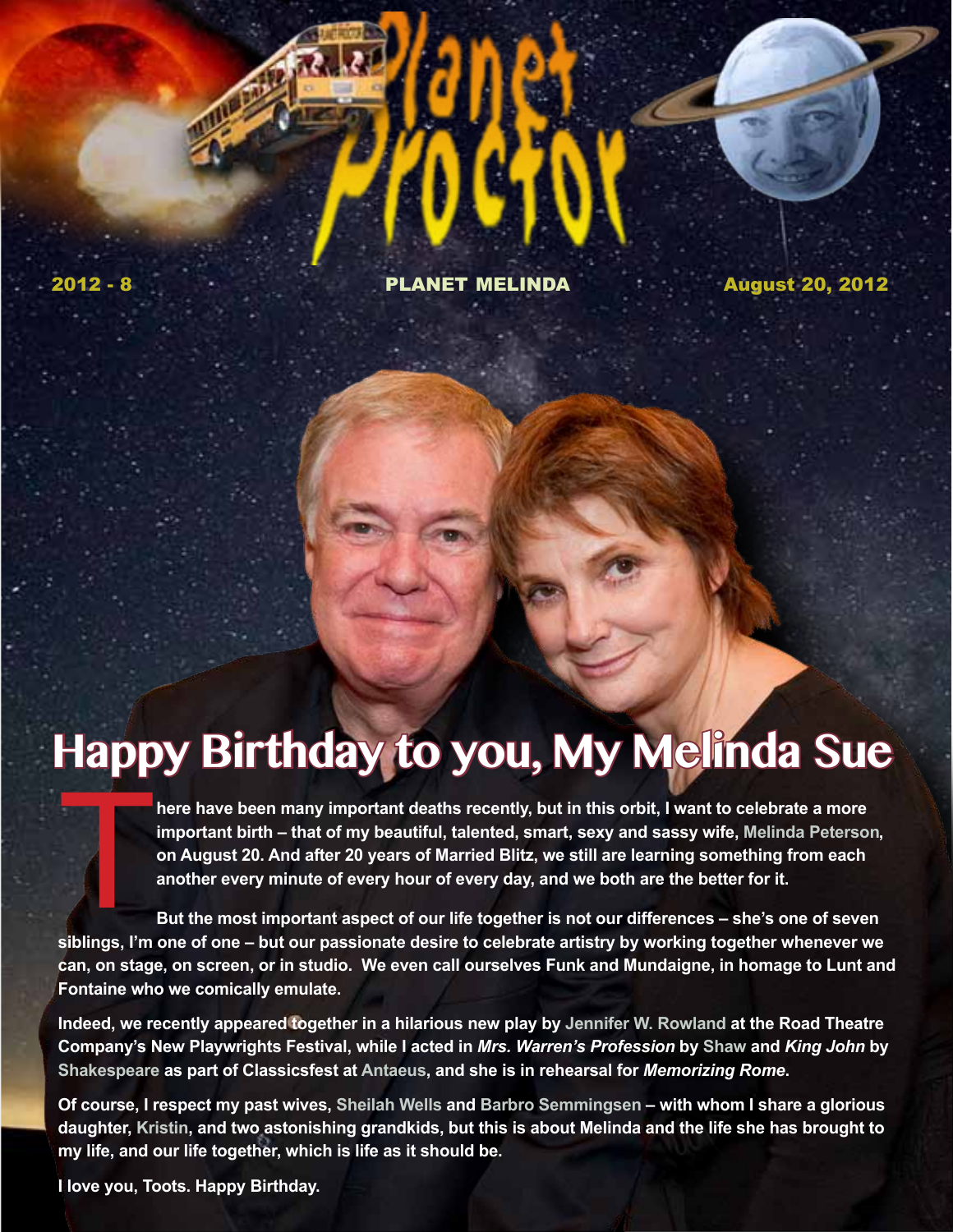

**Gore Vidal**

"A happy wife makes for a happy life." ~ **Clark Howard**

"The United States was founded by the brightest people in the country – and we haven't seen them since." ~ **Gore Vidal**

## R.I.P. 'THE RIPPER' VIDAL

"I was born 80 years ago in a country called the United States of America, and I now live in a Homeland. It's an expression we haven't heard since Hitler," said the late **Gore Vidal**, who concluded, "Since they don't know anything about language or politics or thought or anything else, they think this is a wonderful way of explaining the United States defending itself against its numerous inscrutable enemies.

"*They hate us. We don't know why.* Well, if we didn't blow up their cities, they might feel more kindly towards us. Two plus two is not possible in the United States of Alzheimer's."

Ten years ago, in *The Decline and Fall of the American Empire*, Vidal wrote: "Any individual who is able to raise [enough money] to be considered presidential is not going to be much use to the people at large. He will represent ... whatever moneyed entities are paying for him... Hence, the sense of despair throughout the land as incomes fall, businesses fail, and there is no redress."

## I APPROVE THIS, TOO

Quasi-quazy **Chris Matthews** ran a piece on **MSNBC**'s "Hardball" about the dueling **Obama**/**Romney** spots media-bombing the country. Apparently there was a private fundraiser for Obama at the White House where the walls are covered with paintings of former Presidents.

A young mom and dad attended with their 5-year-old son and they explained each picture until at last they came to the painting of Obama, and the daddy asked, "Do you know who this is?"

Well, the lad didn't, so his mom said, "That's Barack Obama," adding, "Do you know what he does?"

"He approves this message!" he answered.

"The most terrifying fact about the universe is not that it is hostile but that it is indifferent." ~ **Stanley Kubrick**

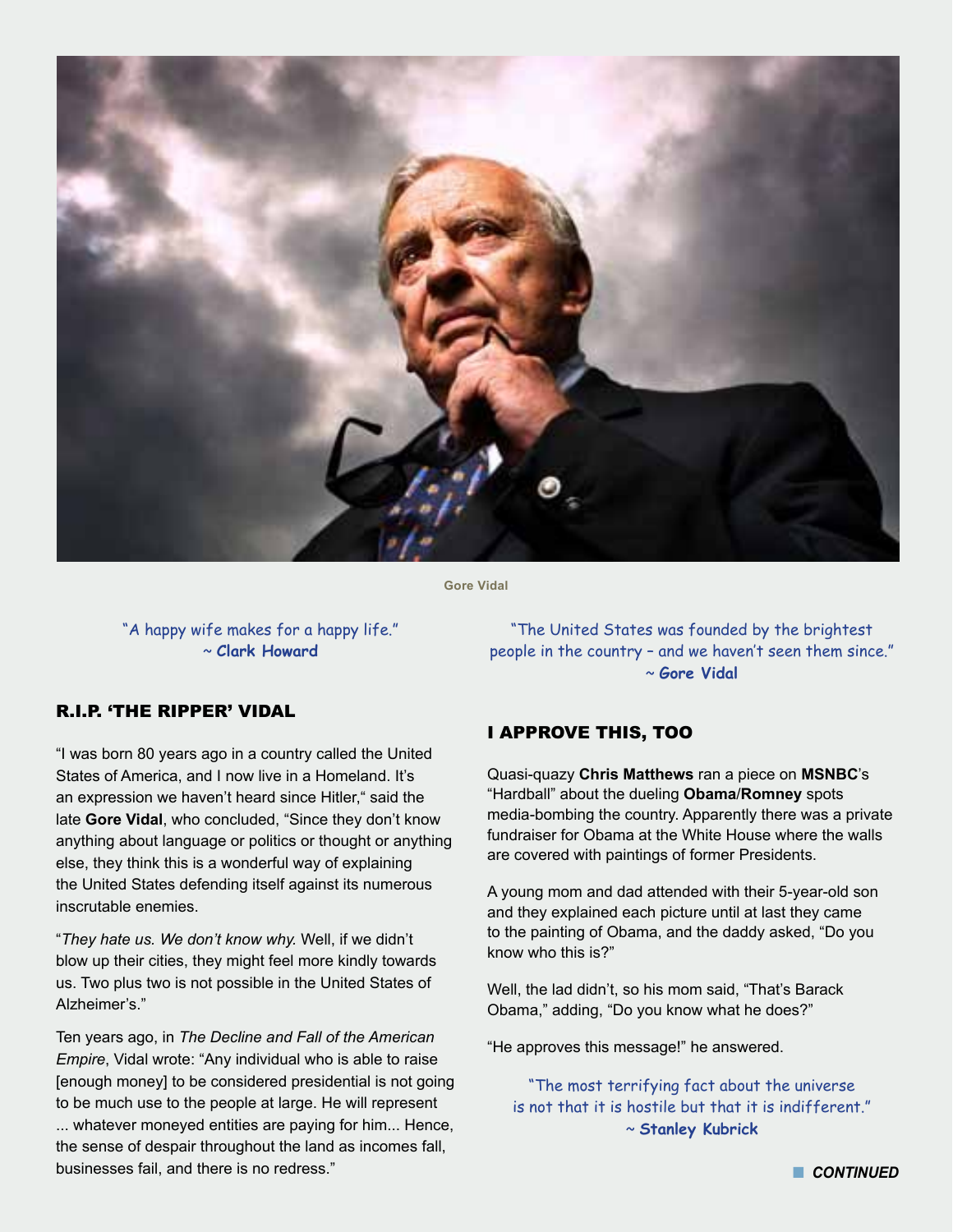"I never, so to speak, had it all. But I had my all, which is what I wanted: work and love.' ~ **Helen "Girly" Brown**

### FIVE RULES 1

 **Money cannot buy happiness, but it's more comfortable to cry in a Corvette than on a bicycle.** 2

**Forgive your enemy, but remember the butthole's name.** 3

 **If you help someone when they're in trouble, they will remember you – when they're in trouble again.** 4

> **Many people are alive only because it's illegal to shoot them.**

> > 5

**Alcohol does not solve any problems, but then neither does milk**

"This piano man may be missing all his skin, but he never misses a note! His slick bloody fingers leave snotty gore all over his nice white tux and matching white piano." ~ **On-camera audition notes**

## LIFE ON THE RED PLANET

I'm talking about living here on earth, and although I am as excited as anyone about the fantastic landing of the Curiosity rover on Mars, it only emphasizes the fact that UC Berkeley physics Professor **Richard Muller**, a former believer that climate change was not real and not humandriven, now has made a "total turnaround."

Muller, who two years ago co-founded the **Berkeley Earth Surface Temperature**, or BEST project, recently admitted that "the carbon dioxide curve gives a better match than anything else we've tried," and that according to new findings, "normal variations in solar activity have a negligible effect on Earth's temperature."

But now comes the difficult part: "agreeing across the political and diplomatic spectrum about what can and should be done," before we turn into another Mars.

"We Greeks believe that a man who takes no part in public affairs is not merely lazy, but good for nothing." ~ **Thucydides**

#### JITTERBUGGING JEWS

A modern Orthodox Jewish couple preparing for their wedding, meet with their rabbi and the man asks, "Rabbi, we realize it's tradition for men to dance with men, and women to dance with women at the reception, but we'd like your permission to dance together."

"Absolutely not," says the rabbi. "It's immodest. Men and women always dance separately."

"So after the ceremony I can't even dance with my own wife?"

"No," answered the rabbi. "It's forbidden."

"Well, okay," says the man, "What about sex? Can we finally have sex?"

"Of course!" replies the rabbi. "Sex is a mitzvah -- a good thing within marriage, to have children!"

"What about different positions?" asks the man. "No problem," says the rabbi "It's a mitzvah!"

"Woman on top?" the man asks. "Sure," says the rabbi. "Go for it! It's a mitzvah!"

"Doggy style?" "Sure! Another mitzvah!"

"On the kitchen table?" "Yes, yes! A mitzvah!"

"Can we do it on rubber sheets with a bottle of hot oil, a couple of vibrators, a leather harness, a bucket of honey and a porno video?" "You may indeed. It's all a mitzvah!"

"Can we do it standing up?"

"Absolutely NOT!" says the rabbi. "Could lead to dancing!"

"A wife asked her husband: 'What do you like most in me, my pretty face or my sexy body?' He replied: 'I like your sense of humor!' ~ **Phil's Phunny Phacts**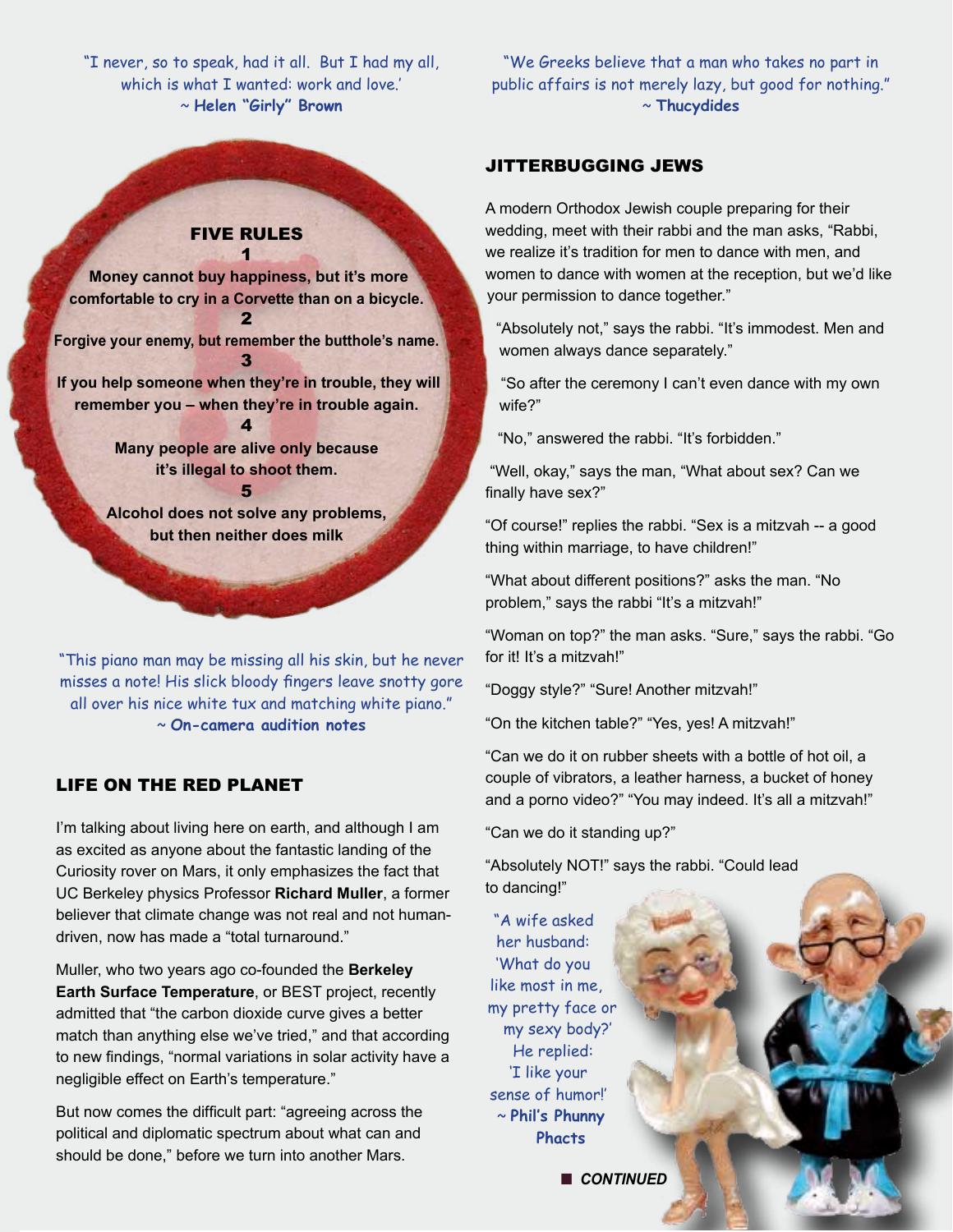

"If no one ever took risks, Michelangelo would have painted the Sistine floor." ~ **Neil Simon**

## BUt WHO'S COUNTING?

**Alex Oberley** @ **PRWatch** writes that "at a time when the gap between the ultra-rich and the rest of us is reaching

historic heights across the globe, at least \$21 trillion … in unreported private financial wealth was recently discovered sitting in secret tax havens." That constitutes the amount of the U.S. and Japanese economies combined but does not include the private investments of the monied elite in mansions, yachts, private jets, and other toys – and according to the **Tax Justice Network**, this outrageous disparity "is only growing worse."

Indeed, just three offshore banks – **UBS**, **Credit Suisse**, and **Goldman Sachs** – manage the lion's share of assets, and the true sum of "hidden wealth could be as high as \$32 trillion."

**James Henry**, former chief economist of the management firm, **McKinsey & Company** concludes that there exists "a huge 'black hole' in the world economy at a time when governments around the world are starved for resources" and at a time when a tight-lipped oligarch like **Mitt Romney**, funded by other secret millionaires and billionaires, is running for the highest office in our land, we need to "recognize the costs of economic inequality … and the vast amounts of untaxed income that it produces."

"Just because you do not take an interest in politics doesn't mean politics won't take an interest in you!" ~ **Pericles (430 B.C.)** 

## HUNGER GAMES

A woman was having a passionate affair with an inspector from a pest-control company. One afternoon they were carrying on in the bedroom together when her husband arrived home unexpectedly. "Quick," said the woman to the lover, "into the closet!" And she pushed him in the closet, stark naked.

**n** CONTINUED

FONE and a half years of the MAKING IT CLEAR<br>As for INCOME tax - "One-and-a-half years of tax<br>fogetabourtit !!!! fogetaboutit!!!!

**MAKING IT CLEAR returns is enough. As for INCOME tax – fogetaboutit!!!"**